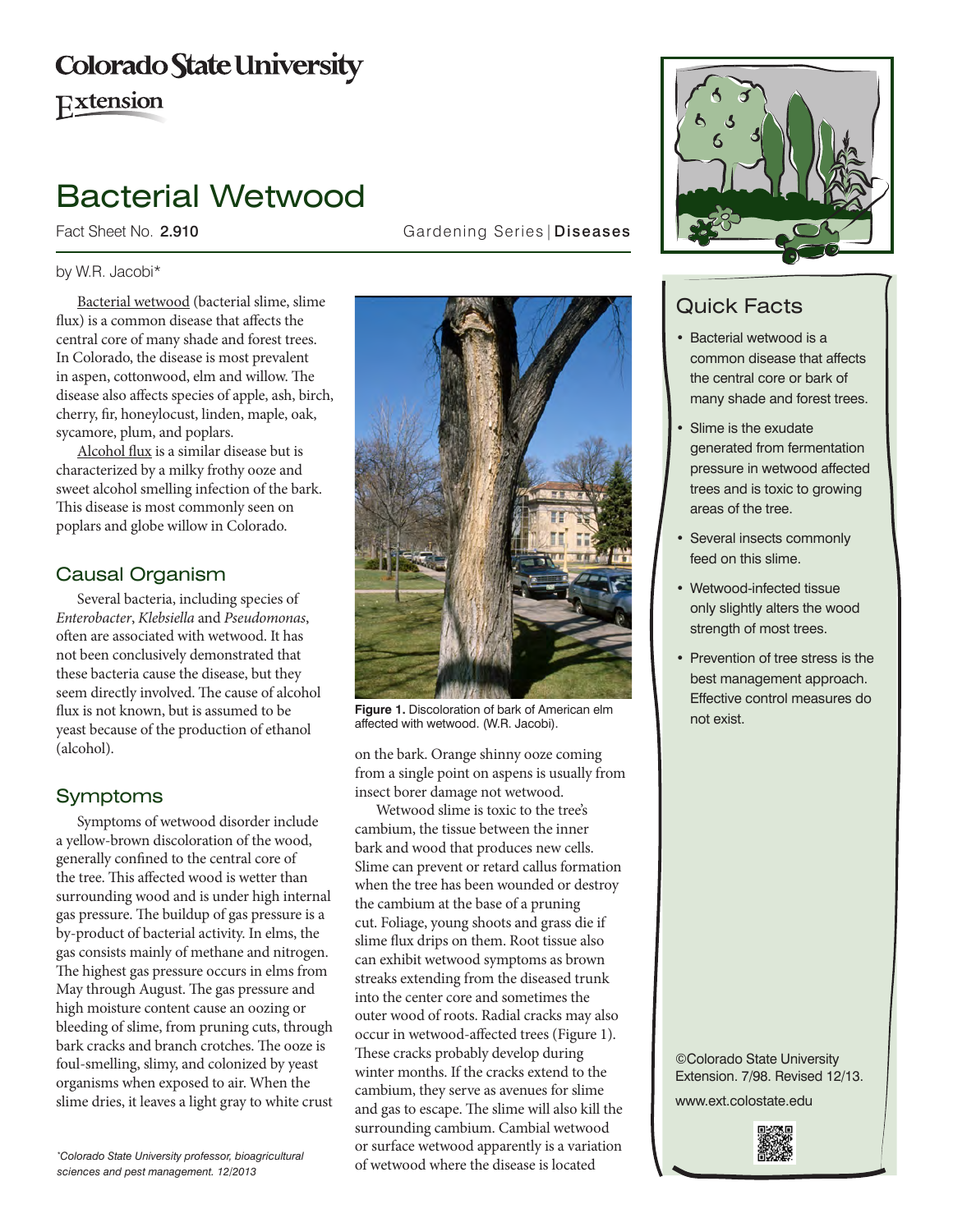

**Figure 2.** Wetwood discoloration at branch crotch on American elm. (W.R. Jacobi).



**Figure 3.** Old pruning cut with wetwood slime inhibiting callus growth. (W.R. Jacobi).



**Figure 4.** Base of tree where wetwood slime has killed the grass. (W.R. Jacobi).



**Figure 5.** Wet wood induced canker on a nursery grown cottonwood. (W. R. Jacobi).

in the cambium and kills the cambium causing cankers. The xylem is discolored between the central core of wet wood and the cambium so it is assumed these disease symptoms are related to the same cause.

Wetwood-infected tissue slightly alters the strength properties of the wood. However, it inhibits the development of wood-rotting fungi, which are unable to grow in the affected wood because of lower oxygen content. Wetwood also causes warpage and splitting problems when boards cut from affected trees are dried.

Alcohol flux symptoms can occur just under the bark as dark streaks in the cambium or current season's wood. White milky foam is commonly seen in affected areas. These disease symptoms are common on drought-stressed trees especially cottonwoods and globe willows.

#### Transmission

Bacteria associated with wetwood are common in soil and water and probably enter trees while still young through root wounds. Where oozing occurs, the bacteria could be transferred to a new stem or branch wounds. Wetwood also may occur in seedlings that develop from infected seeds or from infected parent material in vegetatively propagated plants. Insect transmission of either wetwood or alcohol flux organisms has not been demonstrated.

### Management

No effective methods exist to eliminate wetwood disease. Preventing damage and stress to a tree's roots and stem is the best way to avoid a serious wetwood problem. Drought conditions increase wetwood impact on the tree and can lead to cambial death. Thus, it is important that the tree receives adequate water, especially during spring and summer months.

Recently transplanted trees may ooze slime or have alcohol flux if roots are not established and cannot supply adequate water. Fertilizing wetwood-infected trees is only recommended if the tree shows nutrient deficiencies.



**Figure 6.** Wetwood or alcohol flux slime with visiting wasps and bumble flower beetles. (W. Cranshaw).



**Figure 7.** White ash with milky alcohol flux. (J. Walla).



**Figure 8.** Milky froth of alcohol flux. (J. Walla).